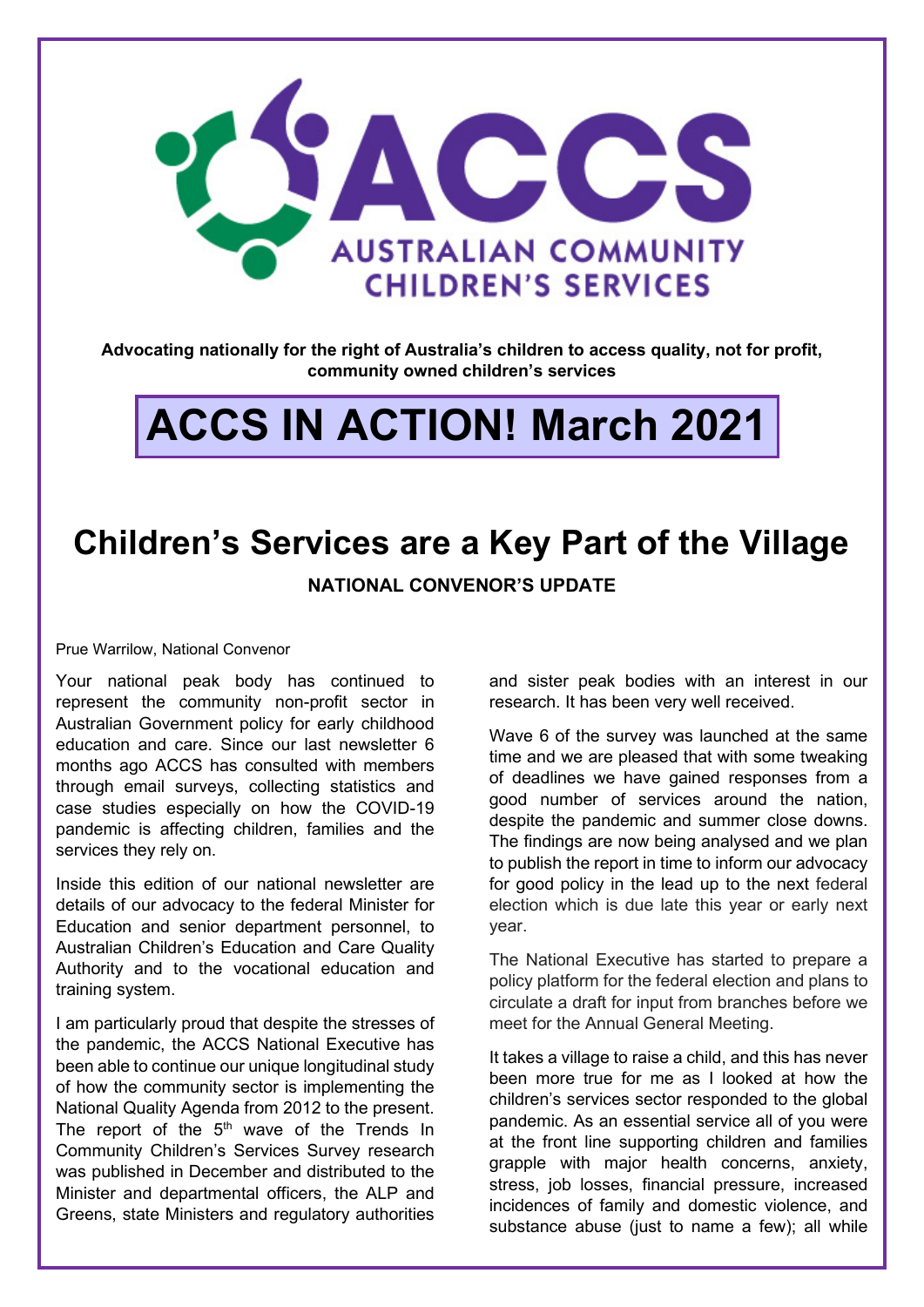having to support your colleagues, and look after your own families and friends, many of whom were dealing with exactly the same issues. Children's services connected with children and families in innovative ways during and post locks downs and for many children and families this ongoing connection provided stability, a sense of wellbeing, and safety when many other elements of life were out of their control.

We can all be very proud of how we responded, supporting children and families, and our colleagues. I challenge you to take time to think about what you have learned over the past year professionally and personally. To think about what practices you will continue and what you may change as we work our way to understanding our new normal, as we are never going back to where we were in February 2020.

#### **ACCS – THE VOICE OF COMMUNITY CHILDREN'S SERVICES IN KEY POLICY ISSUES**

The ACCS National Executive has commenced planning for our contribution to policy proposals for the next federal election due later this year or in 2022.

In the meantime the pandemic has not impeded ACCS' strong advocacy for high quality early childhood education and care. We continue to identify emerging issues in the early childhood sector, support state branches in their advocacy and provide a national voice to the Australian Government and to state governments on request from the ACCS branch.

#### **Untrained Probationers Included in Ratios**

ACCS SA branch alerted the National Executive to a concern about the sub-regulation enabling the inclusion of untrained probationary educators in the minimum ratio of staff to children mandated in the National Quality Framework.

The National Executive checked with members in other jurisdictions and found that there was little awareness of this sub-regulation.

We wrote to ACECQA expressing concern at the potential for this sub-regulation to be exploited by unscrupulous operators of early childhood education and care services to minimise their staffing costs by churning through new entirely untrained staff at the end of every probationary period. We asked that ACECQA develop a system to track and report on the use of this sub-regulation broken down by jurisdiction.

ACECQA replied explaining that the intention of the sub-regulation is to allow a short period of time for potential educators to gain first hand experience of early childhood education and care before deciding whether to pursue an approved qualification and to offer a pathway for a more diverse range of potential educators, including Aboriginal and Torres Strait Islanders, individuals in regional and remote areas and individuals from culturally and linguistically diverse backgrounds. They acknowledged the potential for this subregulation to be exploited by unscrupulous operators.

ACECQA is hopeful that relevant questions will be included in this year's Early Childhood Education and Care National Workforce Census. This will enable Regulatory Authorities to identify employers who engage in a pattern of misuse. ACECQA is also aware that if a national registration system for all educators is be developed this could also monitor the employment of untrained educators.

#### **WA Reportable Conduct Scheme**

The WA Ombudsman invited ACCS nationally to provide comment on the development of a scheme to support mandatory reporting of child abuse in that state. The National Executive nominated the National Treasurer Sally Griffith and delegate of the WA branch to act as our representative to the consultation. Sally consulted with the WA branch as well as with delegates from other states that had already participated in consultations for reportable conduct schemes.

The WA branch shared with the National Executive the key points that it planned to provide to the WA Ombudsman on the draft Bill to establish the reportable conduct scheme. The National Executive wrote to the WA Ombudsman supporting the opinions of the WA branch including:

- Supporting mandatory reporting and calling for appropriate training in-service and in diploma courses
- Limiting the obligation to report to educators with a diploma or degree qualification, nominated supervisor and approved providers
- Noting that clarification will be needed on how this will operate in Family Day Care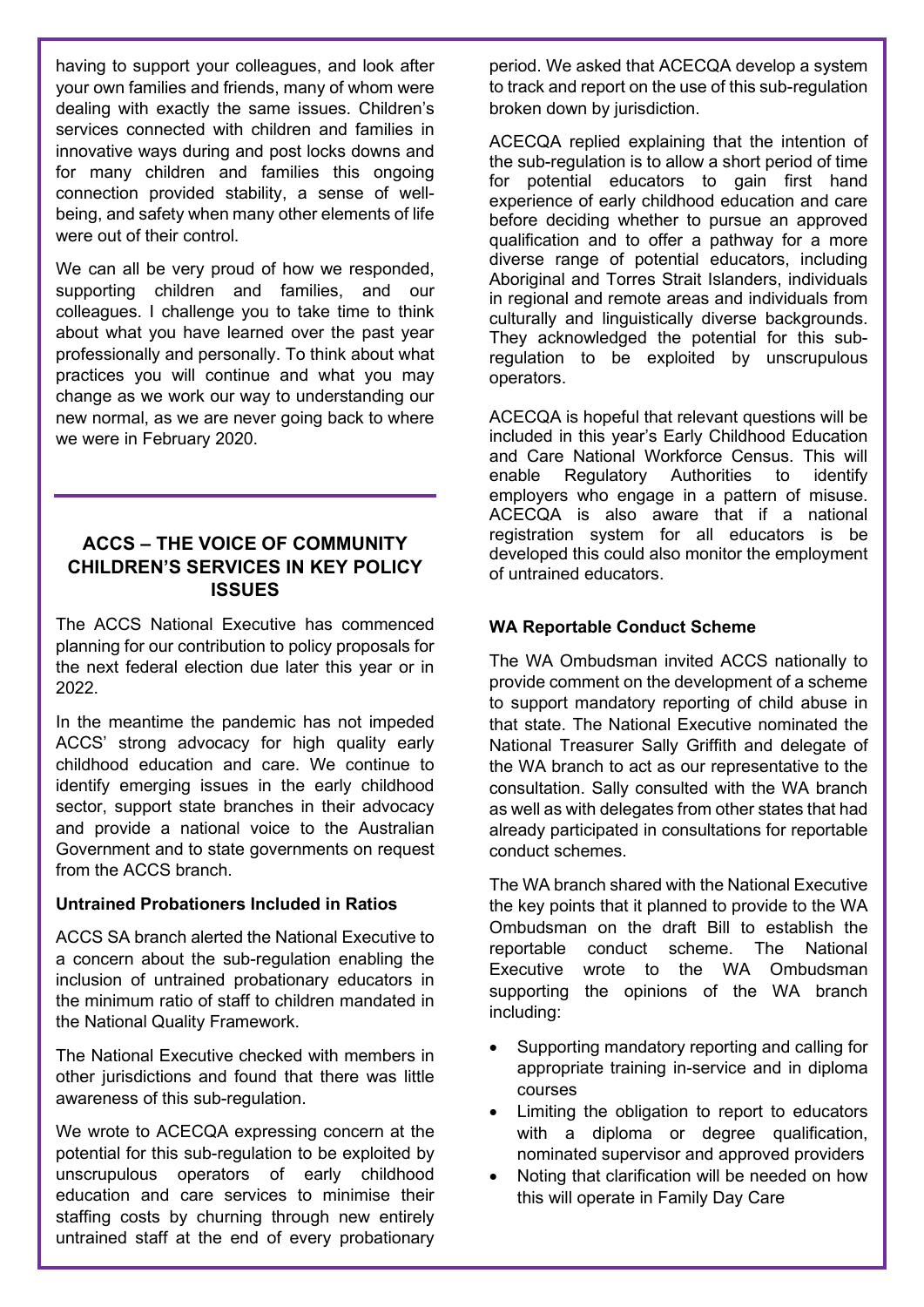Calling for clarity of communication to educators from diverse backgrounds and where English is a second language.

#### **Thrive by Five Campaign**

ACCS is watching how this campaign in progressing and in particular its call for free child care. While ACCS does not directly support a policy of free child care we are aware that this may gain traction in the next federal election campaign. The National Executive is concerned that the choice of which Australian Government department administers free child care would have a significant impact on how the policy affects children and their families.

ACCS will prepare a policy proposal on this question for the next federal election campaign in consultation with branches.

#### **ACECQA National Workforce Strategy**

ACCS is actively participating in the ACECQA stakeholder consultative group for the development of a national early childhood workforce strategy. Members are consulted on upcoming agenda items via branch delegates.

#### **Streamlining of Approvals Regulatory Impact Statement**

ACCS responded to the Consultation Regulation Impact Statement: [Streamlining Early Childhood](https://www.dese.gov.au/child-care-package/resources/streamlining-early-childhood-education-and-care-approval-processes-across-jurisdictions-consultation)  [Education and Care Approval Processes Across](https://www.dese.gov.au/child-care-package/resources/streamlining-early-childhood-education-and-care-approval-processes-across-jurisdictions-consultation)  [Jurisdictions.](https://www.dese.gov.au/child-care-package/resources/streamlining-early-childhood-education-and-care-approval-processes-across-jurisdictions-consultation) We noted that this RIS provides a comprehensive description of some of the issues inherent in the current approval processes. In particular it highlights the negative consequences resulting from the two separate, sequential processes as currently required for registration under Family Assistance Law and National Law. ACCS supported the option for fully joined up approval processes.

#### **Evidence Institute**

ACCS National Executive met with senior people from the newly formed Evidence Institute within the Australian Government Department of Education, Skills and Employment. We followed up by sending to the Institute the report on wave 5 of the TICCSS research. This received a warm response that

described the report as very impressive and informing us that it will be read by personnel across the Early Childhood and Child Care Group. They also forwarded the report to the Australian Institute of Family Studies to inform its evaluation of the child care package.

#### **Participation of Children Facing Vulnerability**

ACCS recently wrote to the incoming Minister with responsibility for early childhood education policy welcoming his focus on increasing participation of children facing vulnerability. We drew his attention to our views on this contained in the ACCS policy platform for the last federal election and the TICCSS research on changing vulnerabilities among families in community children's services.

#### **ACCS RESEARCH – Trends In Community Children's Services**

The final wave of the Trends in Community Children's Services Survey has now been closed.

We are grateful to the over 600 services who took the time to complete the survey in such a busy time with the aftermath of COVID. Respondents were from all states and territories in Australia and across all service types except for the Multifunctional Aboriginal Children's Services.

The TICCSS data is crucial to the ability of ACCS to provide governments with research evidence of the wonderful practices that are taking place across Australia.

Currently a working group is being put together to guide the drafting of the report. If you would like to be involved in this process please contact Daniela at [dkavoukas@cccinc.org.au.](mailto:dkavoukas@cccinc.org.au)

The fifth wave of TICCSS was released at the end of 2020 and distributed to Members of Parliament and regulatory authorities across Australia as well as like minded national peak bodies. You can find it [here](http://ausccs.org.au/?page_id=93) along with reports of all the previous surveys right from the start of the National Quality Agenda.

Congratulations to the winner of the \$500 WINC voucher - Gowanbrae Children's Centre in Victoria.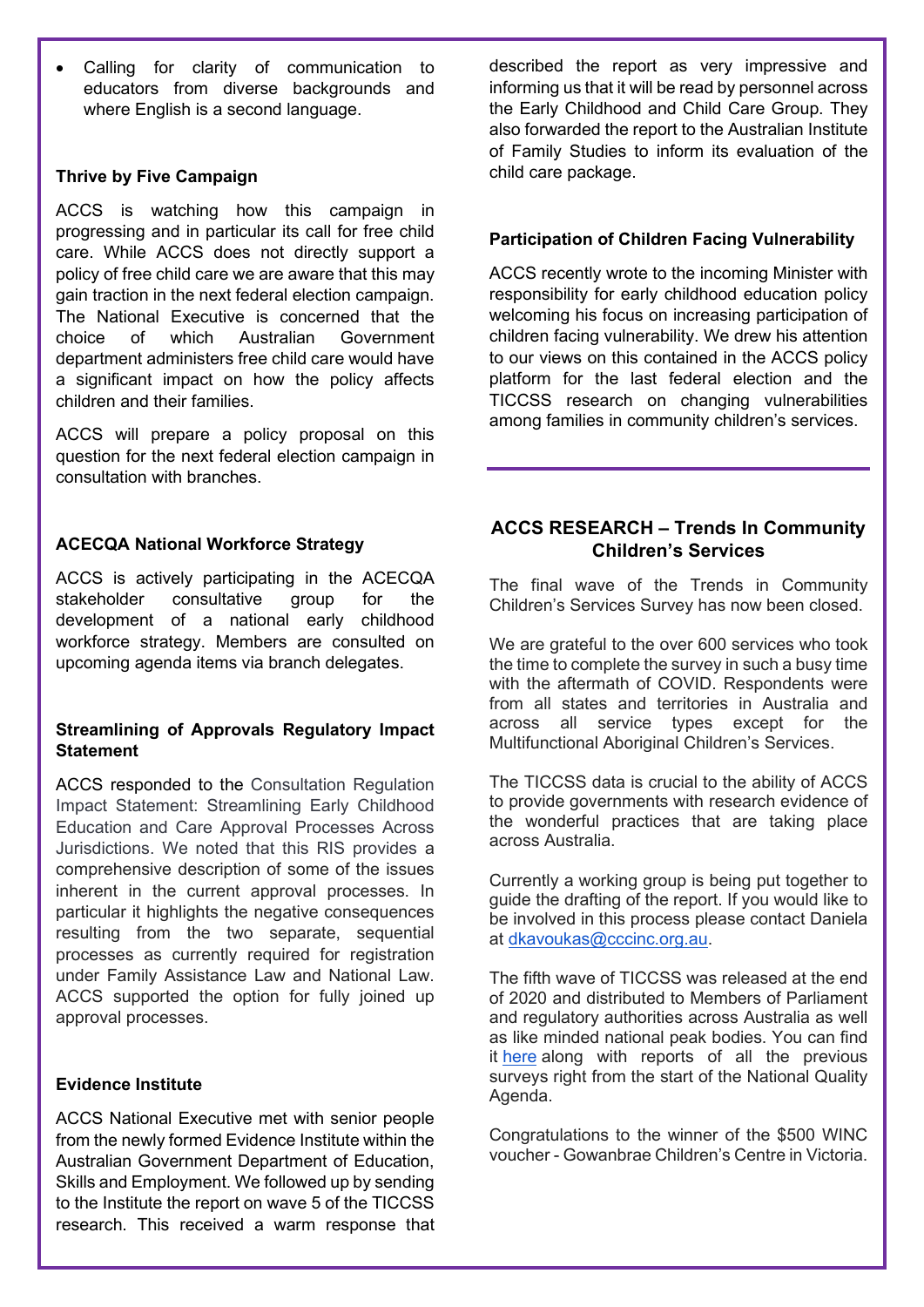#### **ACCS GUIDES VOCATIONAL TRAINING**

Brian Newman (ACCS Vic), Chair, Children's Education and Care Industry Reference Committee

The revised Children's Education and Care (CEC) Training Package was considered by the Australian Industry Skills Committee (AISC) at its February meeting. A part of its submission included feedback from State Training Authorities and a number of concerns were raised by states. This led to endorsement of two courses being deferred for further consideration.

The qualifications approved were the Certificate III and Early Childhood Education and Care, the Diploma of School Age Education and Care, and the Certificate III and IV in School Based Education Support.

The AISC questioned the value of retaining the Certificate IV in School Age Education and Care, given its low enrolments and that it is not a prescribed qualification in any jurisdiction. A Certificate III in School Age Education and Care is presently being drafted and is widely supported as a more appropriate qualification. This should be resolved at the next meeting of the CEC Industry Reference Committee (IRC) later this month.

Whilst no concerns were raised about the content of the revised courses, some states raised issues around implementation of prerequisites. The potential impact on workforce supply of entry requirements for the Diploma of Early Childhood Education and Care has also been raised. One of the main issues was around primary teachers wishing to undertake the Diploma. In IRC discussions there was strong agreement that primary teaching qualifications are very different from Early Childhood. Firstly, working with infants and toddlers is quite specialised and distinct from classroom teaching but also early childhood pedagogy is very different from school curriculum and methodologies. Given that most of the content specifically in relation to infants and toddlers is in the Certificate III, direct entry to the Diploma for primary school teachers is problematic.

Options to resolve these issues are currently being developed and considered and the IRC is meeting directly with AISC members to try to reach an outcome that creates suitable pathways without compromising the integrity of Early Childhood VET qualifications. It is hoped that resolution of these issues can be reached before the next AISC meeting in April, enabling the revised Training Package to be published before midyear.

Most importantly however, the content of the courses is comprehensive and contemporary and the assessment requirements have been tightened. This should lead to better education and training for our future workforce.

#### **ACCS BRANCHES IN ACTION**

#### **ACCS South Australia**

Carrie Johnson, SA delegate and observer on National **Executive** 

The focus has been on supporting services and Directors with questions to navigate the information from various departments throughout the pandemic. This included doing semi-regular check-ins to ask questions to support ACCS National's work with advising the Federal Government. The experiences across the sector were varied and were reflective of the experiences across the country that were shared by other state branch representatives.

Whilst South Australia has not experienced the levels of restriction that other states have, the short lockdown the state experienced late last year was challenging for the sector as the question around fees and fairness for families was raised given it was a state government decision to enforce significant restrictions and the CCS is Federal funding. There were services who chose to not charge families fees, there were others that chose to – this was a source of debate within the community.

The branch actively encouraged the sector to participate in the TICCS survey is year. In the past South Australia's response rates have not been sufficient to provide analysis for the state. This is something which we felt strongly about as each state experiences different issues particularly with the varying responses to the pandemic from governments.

So far in 2021 the branch has been invited to participate in engagement with key departments that have not consulted with us for some time. This is exciting as it is one of our goals to highlight the work of ACCS, both state and national in more arenas that has been possible in recent times.

#### **ACCS Victoria**

Daniela Kavoukas, Community Child Care & observer on ACCS National Executive

It is pleasing to see that Victoria has bounced back in many of the education and care services with the help of the Department of Skills and Employment Recovery Package extension until the end of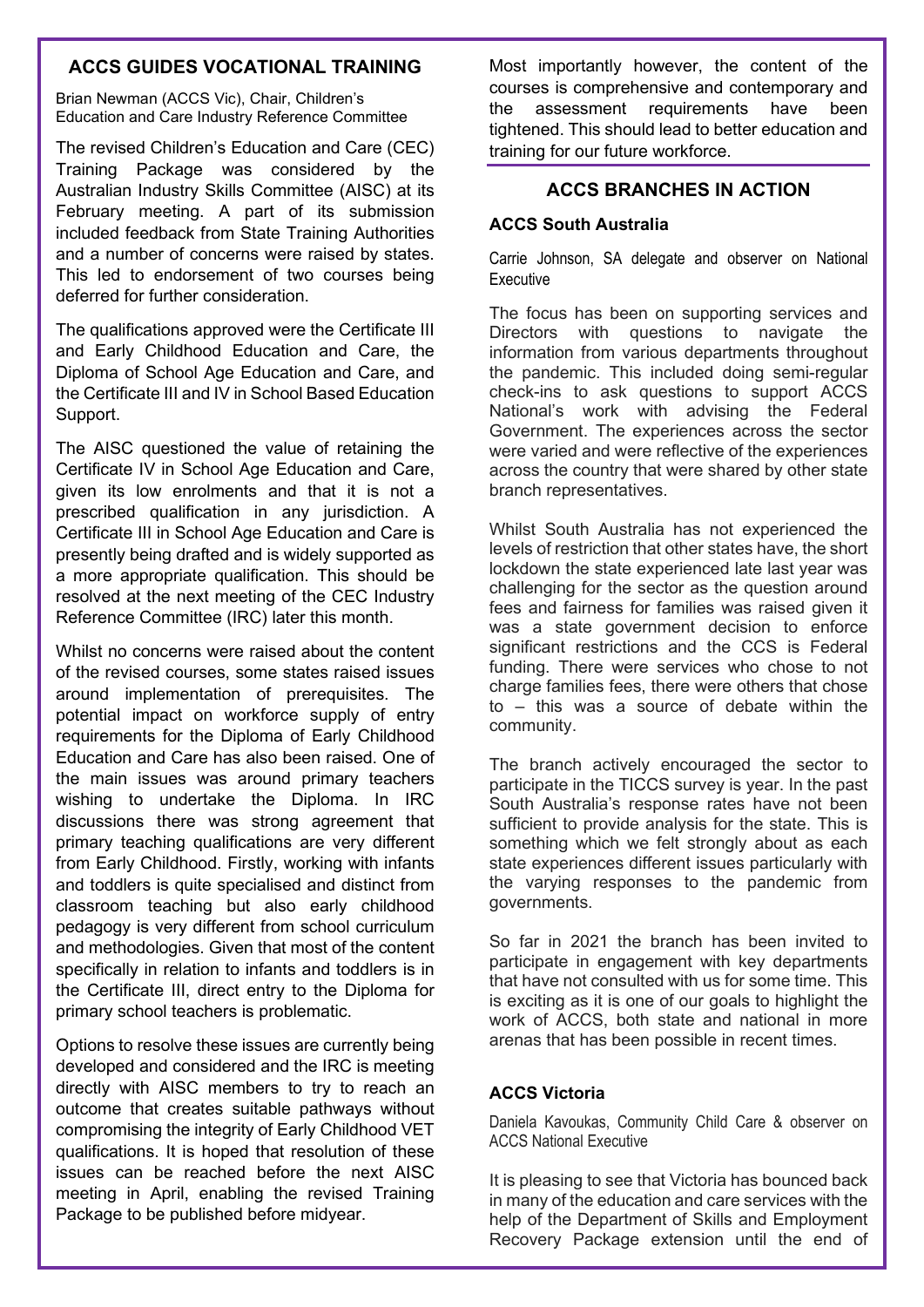January 2021. With recent lockdowns allowing the early years services to continue to operate, services are reporting a sense of normality across the state. Out of School Hours Care Services are still finding the mornings quite slow and afternoons at a reduced capacity however they are doing okay.

In Victoria services in the final cohort are ramping up to offer funded 3 year old kindergarten which is now available to every child in Victoria. There have been significant improvements in Aboriginal participation rates in kindergarten and these have been achieved as a result of sustained collaborative work between multiple partners and stakeholders. It is crucial that we sustain these gains by continuing to reach out to those that might still be missing out. Recently Victoria has released a state wide advertising campaign for the 'kinder tick' initiative to boost awareness of funded kindergarten programs and the variety of service types where families can access these programs.

In recent months our state representative met with Federal Minister Tudge to thank the Australian Government for their support throughout COVID, talk about what the sector needs to create a sustainable future in education and care and to outline the issues relating to attracting people to our workforce, career development and retention.

#### **ACCS Western Australia**

Sally Griffith, Carewest delegate and ACCS National **Treasurer** 

It has been a busy start to the year and there are many changes ahead for WA. On 16<sup>th</sup> February Carewest held its first meeting of the year and it was well attended. Bec Nguyen creator of the [bright tomorrows](https://www.brighttomorrows.org.au/) app through the Telethon Kids Institute attended the meeting to share how this app can be best utilised to support families with parenting. Many services have now made a commitment to support the promotion of using the app through their services.

#### Mandatory Reporting

Carewest was also involved in the consultation with the Department of Communities regarding the implementation of mandatory reporting for Educators. Carewest in principle support the move for Mandatory Reporting however highlights some areas for consideration including:

• Mandatory reporting should come into place once an Educator has completed their training.

- This should be included in the training package in order to ensure every educator understands their responsibility in this space.
- Mandatory reporters should be 18 years or over.
- How this scheme will operate in family day care needs further clarification.
- How educators for whom English is a second language will be supported.

#### Reportable Conduct Scheme

In addition national ACCS were called upon to discuss the Reportable Conduct Scheme with the Ombudsman who is responsible for consultation and overseeing implementation. The scheme would oblige heads of government, nongovernment and religious institutions to notify any reportable allegation, conduct or conviction involving harm to a child by its employees.

It was reassuring to hear that the implementation will seek to align with already established schemes such as the Working With Children Check and aims to mobilise schemes to work more closely and effectively. An independent oversight body aims to closely monitor organisations with child related work to avoid the problems of the past, prevent abuse occurring in the future and respond swiftly to allegations when they occur.

#### Making Paid Work Work for Families

In Western Australia how universal access to early education for children in the year before school (UA) is rolled out to families has always caused much controversy in the sector. Currently only the services operated by the Education Department receive UA funds which provides difficulties for working families in particular when children transition from the early childhood education and care sector to school.

In order to access UA families often find themselves making difficult decisions around how they will balance this with work obligations which results in many children moving through multiple organisations in a week to make this manageable - for example Education Dept Kindy combined with OSHC as well as attending LDC on non Kindy days. This model does not support the workforce participation of women in particular which holds back careers and increases the gender gap. The Chamber of Commerce and Industry of Western Australia consulted with the sector on this very important issue. You can read more about the report here: [landmark report on the disincentives](https://cciwa.com/advocating-for-change/making-paid-work-pay/)  [for women re-entering the workforce after having](https://cciwa.com/advocating-for-change/making-paid-work-pay/)  [children.](https://cciwa.com/advocating-for-change/making-paid-work-pay/)